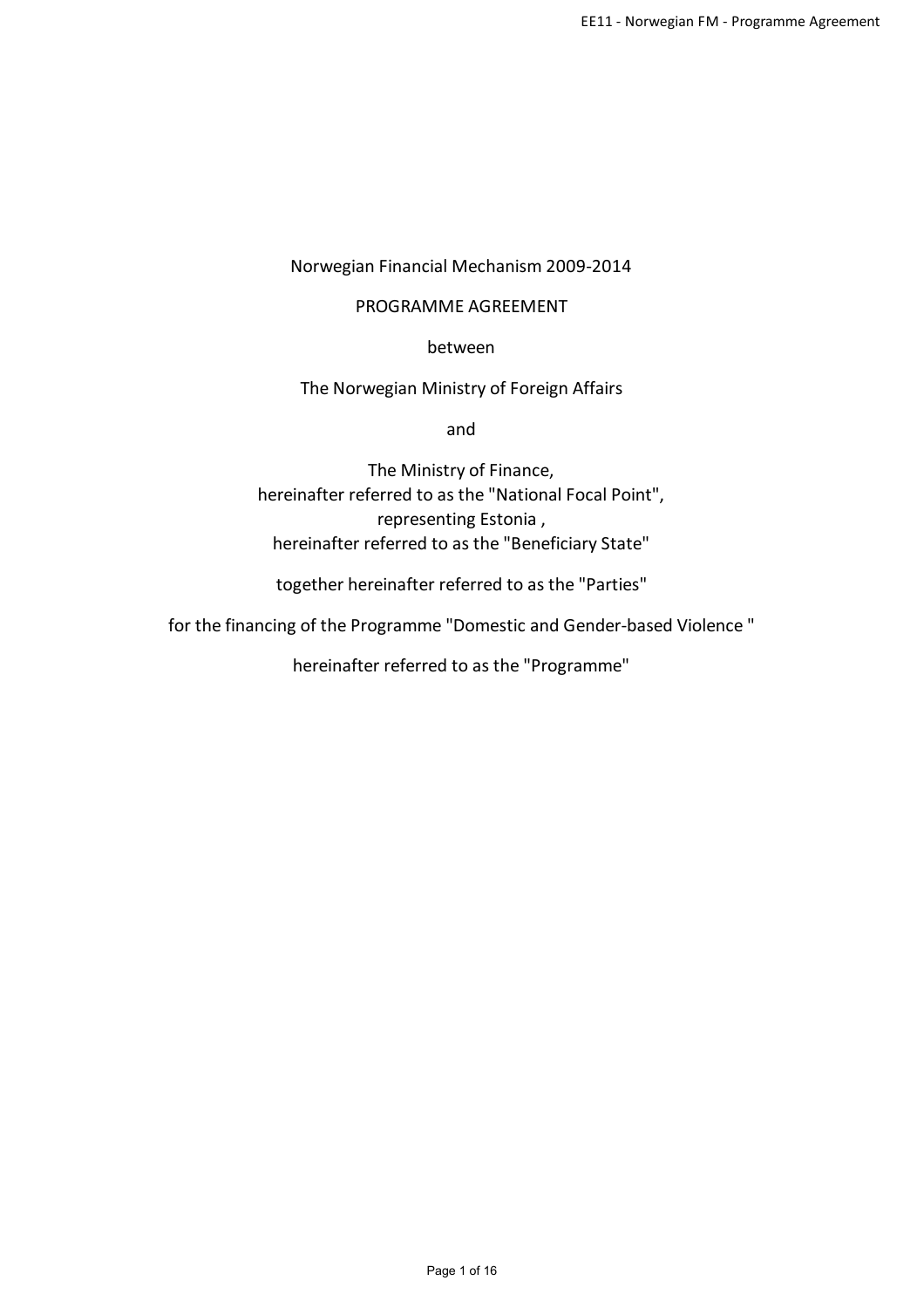# Chapter 1 Scope, Legal Framework, and Definitions

# Article 1.1 Scope

This programme agreement between the Norwegian Ministry of Foreign Affairs (hereinafter referred to as the NMFA) and the National Focal Point lays down the rights and obligations of the Parties regarding the implementation of the Programme and the financial contribution from the Norwegian Financial Mechanism 2009-2014 to the Programme.

#### Article 1.2 Legal Framework

1. This programme agreement shall be read in conjunction with the following documents which, together with this programme agreement, constitute the legal framework of the Norwegian Financial Mechanism 2009-2014:

a. the Agreement between the Kingdom of Norway and the European Union on the Norwegian Financial Mechanism 2009-2014 (hereinafter referred to as the Agreement);

b. the Regulation on the implementation of the Norwegian Financial Mechanism 2009-2014 (hereinafter referred to as the "Regulation") issued by Norway in accordance with Article 8(8) of the Agreement;

c. the Memorandum of Understanding on the Implementation of the Norwegian Financial Mechanism 2009-2014 (hereinafter referred to as the "MoU"), entered into between the Kingdom of Norway and the Beneficiary State; and

d.any guidelines adopted by the NMFA in accordance with the Regulation.

2. In case of an inconsistency between this programme agreement and the Regulation, the Regulation shall prevail.

3. The legal framework is binding for the Parties. An act or omission by a Party to this programme agreement that is incompatible with the legal framework constitutes a breach of this programme agreement by that Party.

# Article 1.3 Definitions

Terms used and institutions and documents referred to in this programme agreement shall be understood in accordance with the Regulation, in particular Article 1.5 thereof, and the legal framework referred to in Article 1.2 of this programme agreement.

Article 1.4 Annexes and hierarchy of documents

1. The programme decision, including the financial plan (Annex I), and the operational rules (Annex II) form an integral part of this programme agreement. Any reference to this programme agreement includes a reference to its annexes unless otherwise stated or clear from the context.

2. The provisions of the annexes shall be interpreted in a manner consistent with this programme agreement. Should the meaning of any provision of the said annexes, so interpreted, remain inconsistent with this programme agreement, the provisions of the former shall prevail, provided that these provisions are compatible with the Regulation.

3. Commitments, statements and guarantees, explicit as well as implicit, made in the programme proposal are binding for the National Focal Point and the Programme Operator unless otherwise explicitly stipulated in the annexes to this programme agreement.

# Chapter 2 The Programme

### Article 2.1 Co-operation

1. The Parties shall take all appropriate and necessary measures to ensure fulfilment of the obligations and objectives arising out of this programme agreement.

2. The Parties agree to provide all information necessary for the good functioning of this programme agreement and to apply the highest degree of transparency, accountability and cost efficiency as well as the principles of good governance, sustainable development, gender equality and equal opportunities.

3. The Parties shall promptly inform each other of any circumstances that interfere or threaten to interfere with the successful implementation of the Programme.

4. In executing this programme agreement the Parties declare to counteract corrupt practices. Further, they declare not to accept, either directly or indirectly, any kind of offer, gift, payments or benefits which would or could be construed as illegal or corrupt practice. The Parties shall immediately inform each other of any indication of corruption or misuse of resources related to this programme agreement.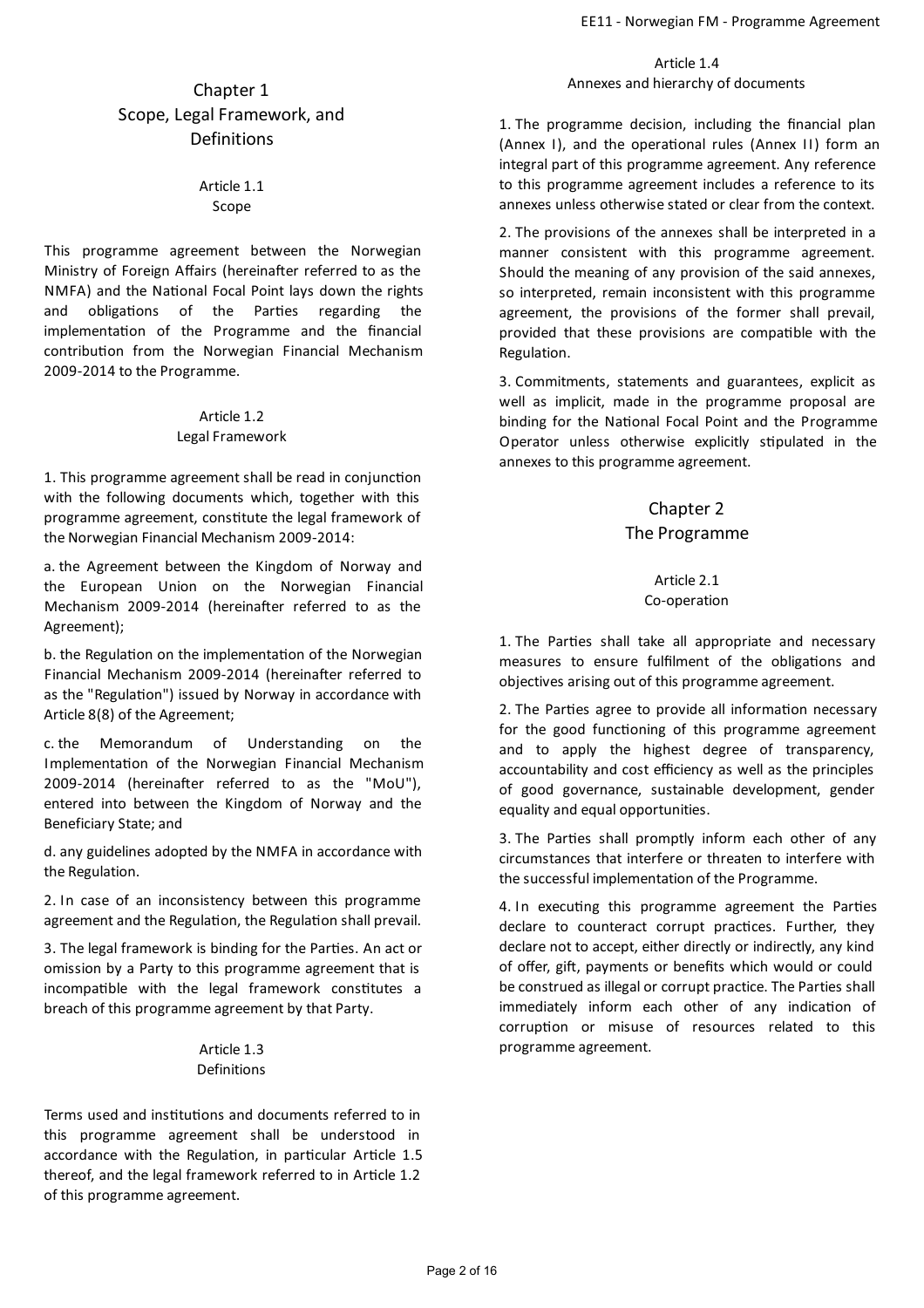### Article 2.2 Main responsibilities of the Parties

1. The National Focal Point is responsible and accountable for the overall management of the Norwegian Financial Mechanism 2009-2014 in the Beneficiary State and for the full and correct implementation of this programme agreement. In particular, the National Focal Point undertakes to:

a. comply with its obligations stipulated in the Regulation and this programme agreement;

b. ensure that the Certifying Authority, the Audit Authority, the Monitoring Committee and the Programme Operator properly perform the tasks assigned to them in the Regulation, this programme agreement and the programme implementation agreement;

c. take all necessary steps to ensure that the Programme Operator is fully committed and able to implement and manage the Programme;

d. take the necessary measures to remedy irregularities in the implementation of the Programme and ensure that the Programme Operator takes appropriate measures to remedy irregularities in Projects within the Programme, including measures to recover misspent funds;

e. make all the necessary and appropriate arrangements in order to strengthen or change the way the Programme is managed.

2. The NMFA shall, subject to the rules stipulated in the legal framework referred to in Article 1.2 of this programme agreement, make available to the Beneficiary State a financial contribution (hereinafter referred to as "the programme grant") to be used exclusively to finance the eligible cost of the Programme.

> Article 2.3 Objective and outcomes of the Programme

1. The programme decision sets out the objective, outcome(s), outputs, indicators and targets for the Programme.

2. The National Focal Point shall ensure that the Programme Operator implements andcompletes the Programme in accordance with the objective, outcome(s), outputs, indicators and targets set for the Programme.

### Article 2.4 Programme grant

1. The maximum amount of the programme grant, the programme grant rate, and the estimated eligible cost of the Programme shall be as specified in the programme decision.

2. In case the Programme is also supported by the EEA Financial Mechanism, this programme agreement shall be interpreted in conjunction with the agreement regulating that support.

3.The financial plan shall:

a. contain a breakdown between the Programme's budget headings using the description put forward in the template for the programme proposal;

b. indicate the agreed advance payment, if any.

4. The management cost of the Programme Operator shall not exceed the amount specified in the programme decision.

# Article 2.5 Special conditions and programme specific rules

1. The programme decision shall list any conditions set by the NMFA with reference to paragraph 3 of Article 5.3 of the Regulation. The National Focal Point shall ensure compliance with these conditions and, in a timely manner, take the necessary steps to ensure their fulfilment.

2. The National Focal Point shall ensure compliance with any other programme specific rules laid down in the operational rules.

# Article 2.6 Programme implementation agreement

1. With reference to Article 5.8 of the Regulation and without prejudice to paragraph 2 thereof, the National Focal Point shall, before any payment is made to the Programme, sign a programme implementation agreement with the Programme Operator. The National Focal Point shall notify the NMFA of such signing.

2. The signed programme implementation agreement shall be identical to the draft programme implementation agreement confirmed by the NMFA in accordance with paragraph 5 of Article 5.8 of the Regulation with regard to the content required according to paragraph 3 thereof. The National Focal Point shall inform the NMFA of any deviation from that confirmed draft which may be subject to a new confirmation according to paragraph 5 of Article 5.8 of the Regulation prior to any payment to the Programme.

# Article 2.7 Reporting

The National Focal Point shall ensure that the Programme Operator provides financial reports, annual programme reports and a final programme report in accordance with Chapter 8 and Articles 5.11 and 5.12 of the Regulation as well as statistical reporting in accordance with the Programme Operator's Manual (Annex 9 to the Regulation).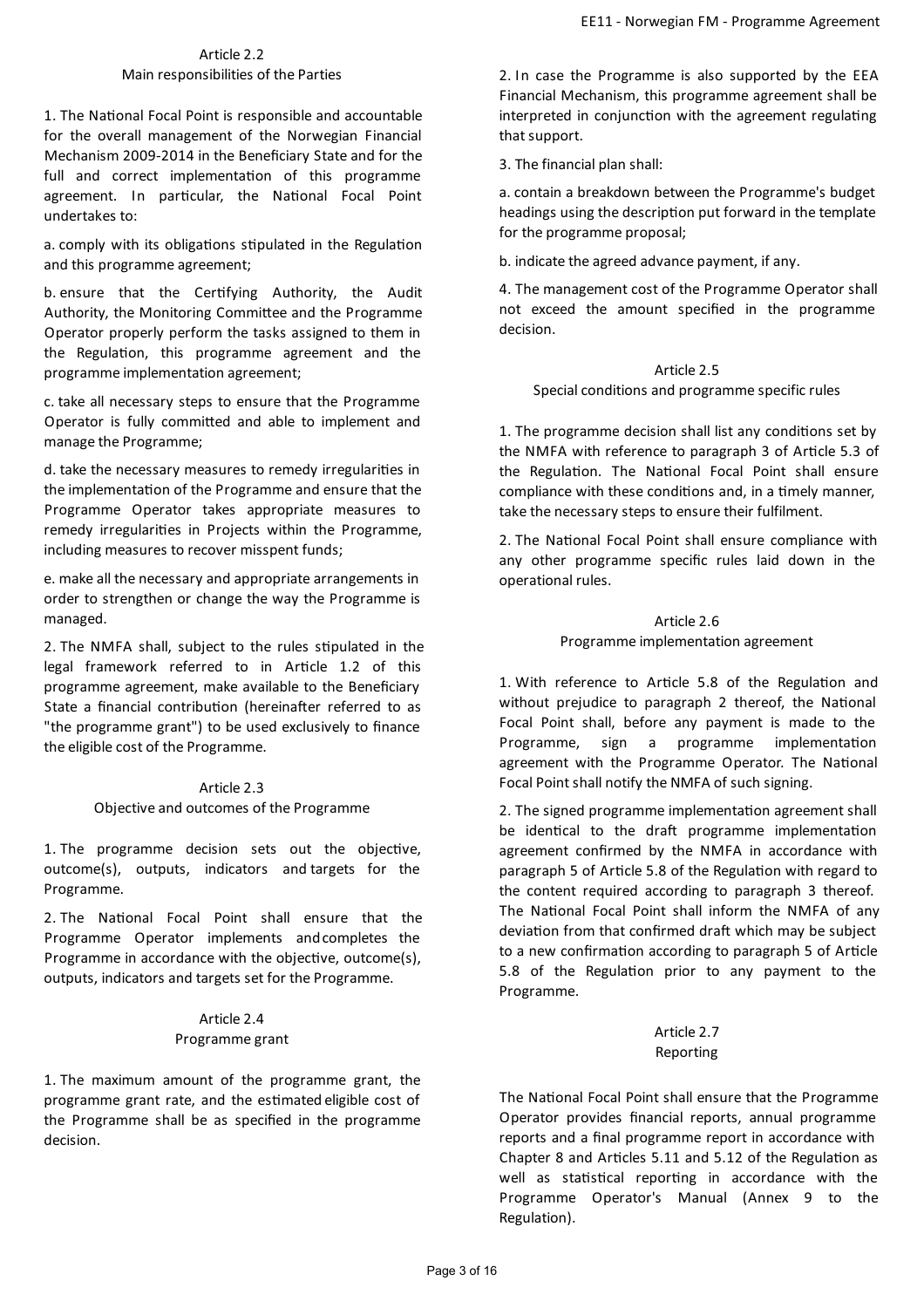# Article 2.8 External monitoring

The external monitoring and audit referred to in Articles 10.1, 10.2, 10.3 and 10.4 of the Regulation shall not in any way relieve the National Focal Point or the Programme Operator of its obligations under the programme agreement regarding monitoring of the Programme and/or its projects, financial control and audit.

# Article 2.9 Modification of the Programme

1. Unless otherwise explicitly stipulated in this programme agreement, any modification of the Programme is subject to prior approval by the NMFA.

2. Modifications that do not affect the objective, outcomes, outputs, indicators or targets of the Programme are permitted without NMFA's prior approval provided that they are limited to the following:

a. cumulative transfers between budget headings related to outcomes of an amount less than 10 % of total eligible expenditure of the Programme or € 1,000,000, whichever is higher, and

b. changes of internal practices of the Programme Operator that are not stipulated in the programme agreement.

3. Programme specific exceptions from paragraphs 1 and 2, if any, are set in the operational rules.

4. Expenditures incurred in breach of this article are not eligible.

5. Should there be a doubt as to whether the proposed modifications require approval by the NMFA, the National Focal Point shall consult the NMFA before such modifications take effect.

6. Requests for modifications shall be submitted and assessed in accordance with Article 5.9 of the Regulation.

### Article 2.10 Communication

1. All communication to the NMFA regarding this programme agreement shall take place in English and be directed to the Financial Mechanism Office (hereinafter referred to as the FMO), which represents the NMFA towards the National Focal Point and the Programme Operator in relation to the implementation of the Programme.

2. To the extent that original documents are not available in the English language, the documents shall be accompanied by full and accurate translations into English.

3. The National Focal Point shall bear the responsibility for the accuracy of the translation that it provides and the possible consequences that might arise from any inaccurate translations.

4. The NMFA shall ensure that the National Focal Point is informed about communication between the NMFA and the Programme Operator that is relevant for the responsibilities of the National Focal Point under this programme agreement.

# Article 2.11 Contact information

1. The contact information of the National Focal Point and the Programme Operator is as specified in the programme proposal.

2. The contact information for the NMFA and the Financial Mechanism Office are: Financial Mechanism Office Att: Director EFTA Secretariat Rue Joseph II, 12-16 1000 Brussels Telephone: +32 (0)2 286 1701 Telefax(general): +32 (0)2 211 1889 E-mail: fmo@efta.int

3. Changes of or corrections to the contact information referred to in this article shall be given in writing without undue delay by the Parties to this programme agreement.

# Article 2.12 Representations and Warranties

1. This programme agreement and the awarding of the programme grant is based on information provided by, through, or on behalf of the National Focal Point to the NMFA in the programme proposal or other communication prior to the signing of this programme agreement.

2. The National Focal Point represents and warrants that the information provided by, through, or on behalf of the National Focal Point in the programme proposal, in connection with the programme proposal, the implementation or conclusion of this programme agreement are authentic, accurate and complete.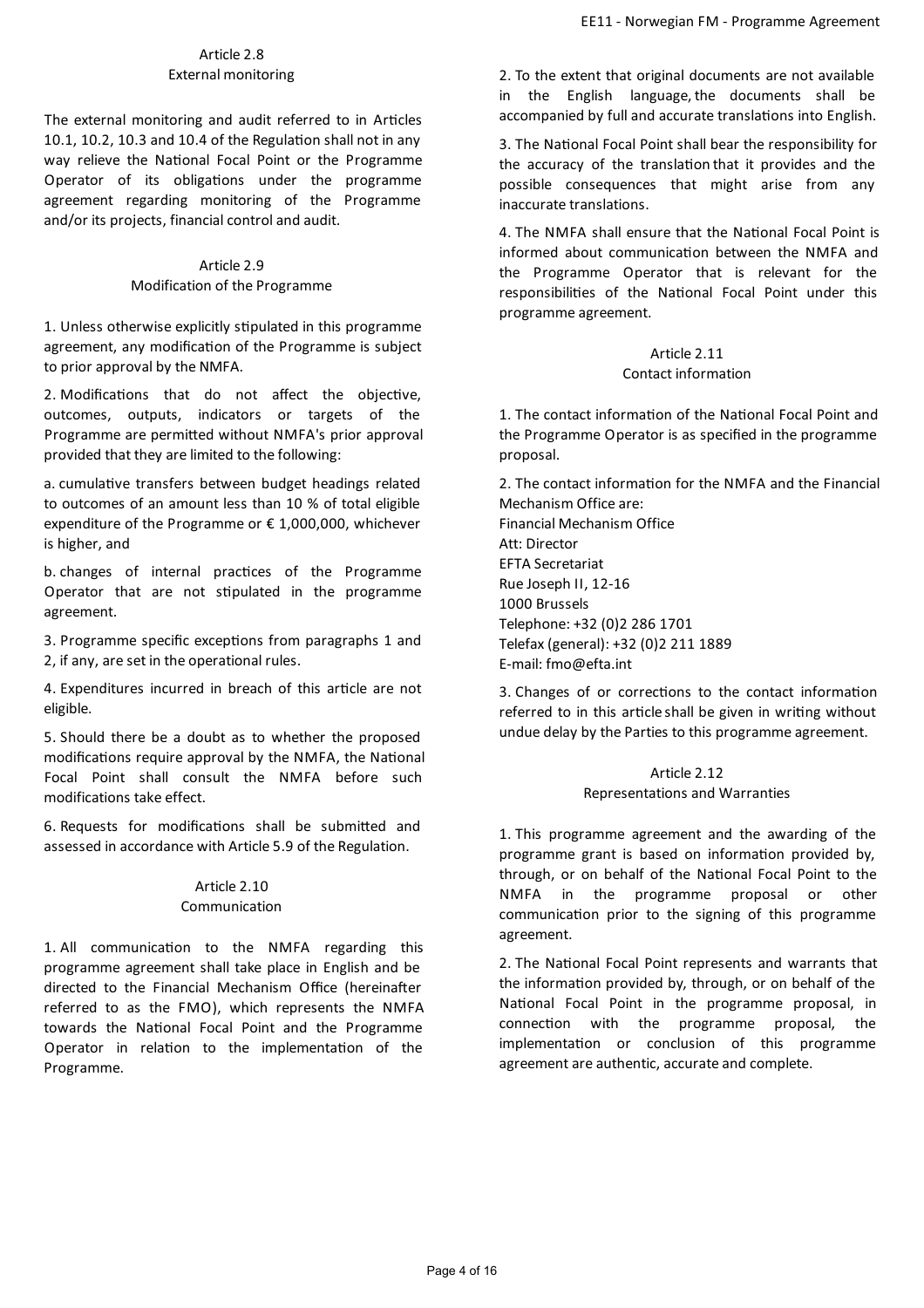# Chapter 3 Projects

### Article 3.1 Selection of projects

1. The National Focal Point shall ensure that the Programme Operator selects projectsin accordance with Chapter 6 of the Regulation and the operational rules.

2. Eligibility of applicants is stipulated in Article 6. 2 of the Regulation and, in accordance with paragraph 3 thereof, subject only to the limitations stipulated in the operational rules.

3. Pre-defined projects shall be outlined in the operational rules.

4. The National Focal Point shall take proactive steps to ensure that the ProgrammeOperator complies fully with Article 6.6 of the Regulation.

### Article 3.2 Project contract

1. For each approved project a project contract shall be concluded between the ProgrammeOperator and the Project Promoter.

2. . In cases where a project contract cannot, due to provisions in the national legislation, be made between the Programme Operator and the Project Promoter, the Beneficiary State may instead issue a legislative or administrative act of similar effect and content.

3. The content and form or the project contract shall comply with Article 6.7 of the Regulation.

4. The National Focal Point shall ensure that the obligations of the Project Promoter under the project contract are valid and enforceable under the applicable law of the Beneficiary State.

# Article 3.3

#### Project partners and partnership agreements

1. A project may be implemented in a partnership between the Project Promoter and project partners as defined in paragraph  $1(w)$  of Article 1.5 of the Regulation. If a project is implemented in such a partnership, the Project Promoter shall sign a partnership agreement with the project partners with the content and in the form stipulated in Article 6.8 of the Regulation.

2. The partnership agreement shall be in English if one of the parties to the agreement is an entity from Norway.

3. The eligibility of expenditures incurred by a project partner is subject to the same limitations as would apply if the expenditures were incurred by the Project Promoter.

4. The creation and implementation of the relationship between the Project Promoterand the project partner shall comply with the applicable national and European Union law on public procurement as well as Article 7.16 of the Regulation.

5. The National Focal Point shall ensure that the Programme Operator verifies thatthe partnership agreement complies with this article before the signing of the project contract.

# Article 3.4

### Reallocation of funds

1. Reallocation of unused or cancelled financial contributions to projects shall be made in compliance with Article 6.9 of the Regulation.

2. Project grants not reallocated shall be reimbursed to the NMFA in accordance with Article 6.9 of the Regulation.

# Chapter 4

# Finance

# Article 4.1

# Eligible expenditures

1. Subject to Article 7.6 of the Regulation, eligible expenditures of this Programme are:

a. management costs of the Programme Operator in accordance with the detailed budget in the financial plan;

b. payments to projects within this Programme in accordance with the Regulation, this programme agreement and the project contract;

c. expenditure of funds for bilateral relations in accordance with Article 7.7 of the Regulation;

2. Expenditure related to the categories referred to in subparagraphs  $(d)$ ,  $(e)$  and  $(f)$  of Article 7.1 of the Regulation are eligible in accordance with Chapter 7 thereof if such expenditures are explicitly approved by the NMFA in the programme decision. The implementation of the activities under these categories shall be in compliance with the operational rules.

3. Eligible expenditures of projects are those actually incurred by the Project Promoter or project partners, meet the criteria set in Article 7.2 of the Regulation and fall within the categories and fulfil the conditions of direct eligible expenditure set in Article 7.3 of the Regulation as well as indirect costs in accordance with Article 7.4 of the Regulation.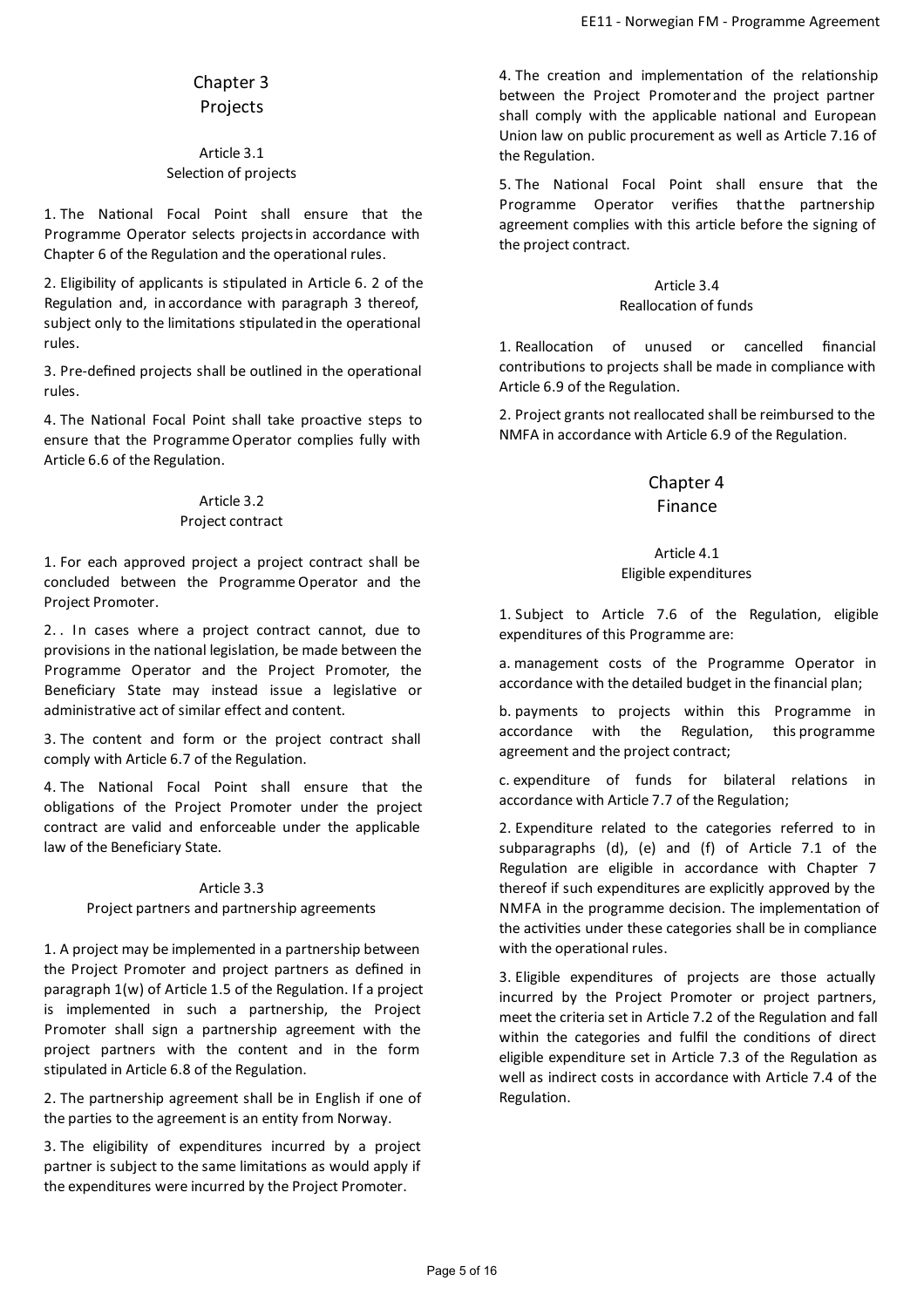4. The first date of eligibility of expenditures in projects shall be set in the project contract in accordance with Article 7.14 of the Regulation. The first date of eligibility of any pre-defined projects shall be no earlier than the date on which the National Focal Point notifies the NMFA of a positive appraisal of the pre-defined projects by the Programme Operator in accordance with paragraph 3 of Article 5.5 of the Regulation.

5. The maximum eligible costs of the categories referred to in paragraphs 1 and 2 are set in the programme decision. Programme specific rules on the eligibility of expenditure set in the programme decision or in the operational rules shall be complied with.

> Article 4.2 Proof of expenditure

Costs incurred by Programme Operators, Project Promoters and project partners shall be supported by documentary evidence as required in Article 7.13 of the Regulation.

### Article 4.3 Payments

1. Payments to the Programme shall be made when all relevant conditions for payments stipulated in this programme agreement and the Regulation have been fulfilled.

2. Payments to the Programme shall take the form of an advance payment, interim payments and payment of the final balance and shall be made in accordance with Articles 8.2, 8.3 and 8.4 of the Regulation.

3. Payments of the project grant to the Project Promoters may take the form of advance payments, interim payments and payments of the final balance. The level of advance payments and their off-set mechanism is set in the operational rules.

4. The National Focal Point shall ensure that payments are transferred in accordance with paragraph 2 of Article 8.1 of the Regulation.

5. Chapter 8 of the Regulation shall apply to all aspects related to payments, including currency exchange rules and handling of interests on bank accounts.

> Article 4.4 Transparency and availability of documents

The National Focal Point shall ensure an audit trail for financial contributions from the Norwegian Financial Mechanism 2009-2014 to the Programme in accordance with Article 8.8 of the Regulation.

Article 4.5 Irregularities, suspension and reimbursements

The NMFA has the right to make use of the remedies provided in the Regulation, in particular Chapter 12 thereof. The National Focal Point has a duty to take all necessary measures to ensure that the provisions in Chapter  $11$  and  $12$  of the Regulation regarding irregularities, suspension of payments, financial corrections and reimbursement are complied with.

# Chapter 5 Final provisions

### Article 5.1 Dispute settlement

1. The Parties waive their rights to bring any dispute related to the programme agreement before any national or international court, and agree to settle such a dispute in an amicable manner.

2. If a demand for reimbursement to the NMFA is not complied with by the Beneficiary State, or a dispute related to a demand for reimbursement arises that cannot be solved in accordance with paragraph 1, the Parties may bring the dispute before Oslo Tingrett.

# Article 5.2 Termination

1. The NMFA may, after consultation with the National Focal Point, terminate this programme agreement if:

a. a general suspension decision according to Article 12.6 of the Regulation or a decision to suspend payments according to paragraph  $1(h)$  of Article 12.1 of the Regulation has not been lifted within 6 months of such a decision;

b. a suspension of payments according to Article 12.1 of the Regulation, other than under paragraph 1(h), has not been lifted within one year of such a decision;

c. a request for reimbursement according to Article 12.2 of the Regulation has not been complied with within one year from such a decision;

d. the Programme Operator becomes bankrupt, is deemed to be insolvent, or declares that it does not have the financial capacity to continue with the implementation of the Programme; or

e. the Programme Operator has, in the opinion of the NMFA, been engaged in corruption, fraud or similar activities or has not taken the appropriate measures to detect or prevent such activities or, if they have occurred, nullify their effects.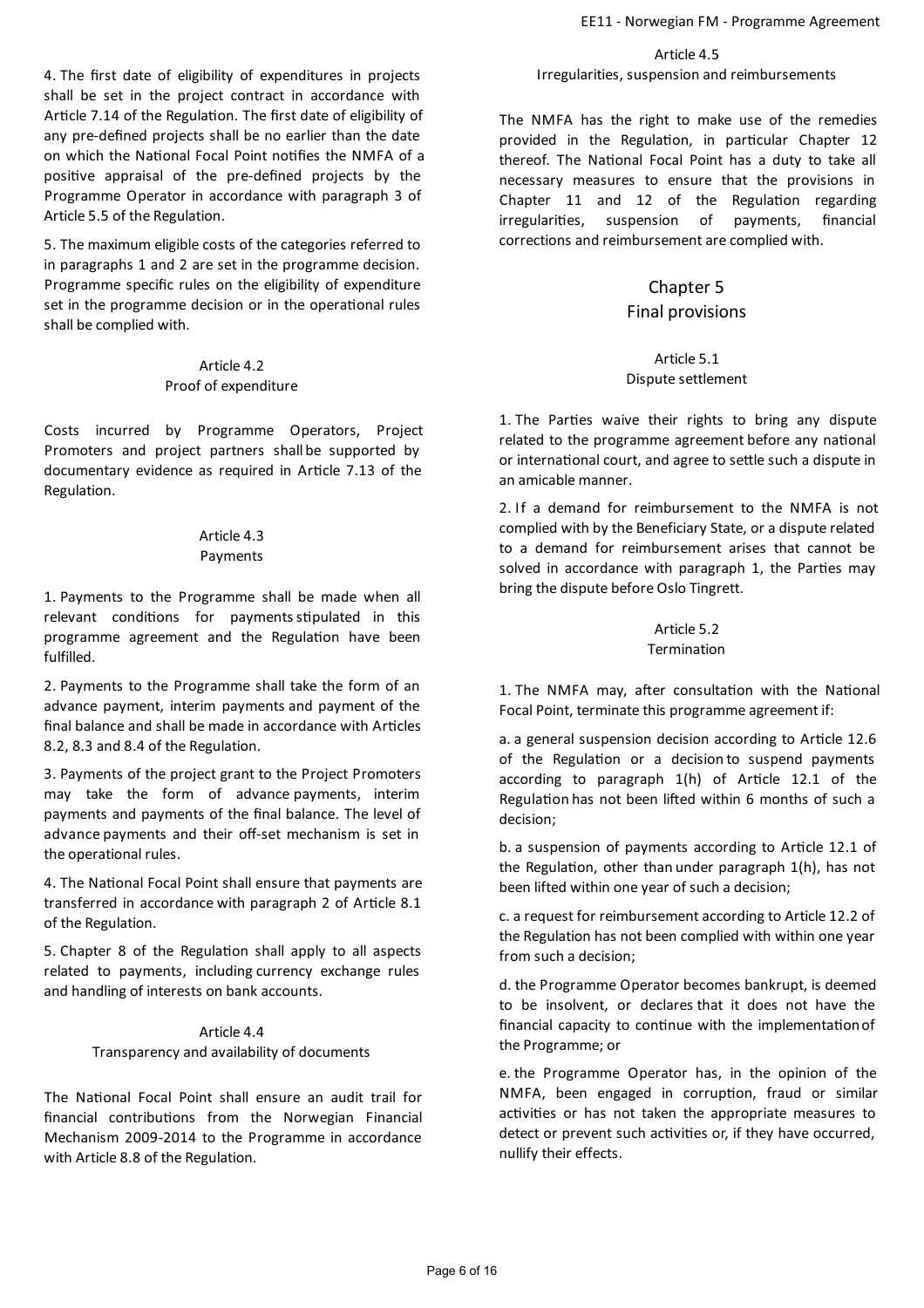าent

dies  $12$ all in ing cial

ute

nal

ı in

hot

ed

be

ay

nal

l.6 ts

he a

of оt

Df ar

ed

١e

bf

١e ar .<br>O J.

2. This programme agreement can be terminated by mutual agreement between the Parties.

3. Termination does not affect the right of the Parties to make use of the dispute settlement mechanism referred to in Article 5.1 or the right of the NMFA to make use of the remedies provided in Chapter 12 of the Regulation.

#### Article 5.3 Waiver of responsibility

1. Any appraisal of the Programme undertaken before or after its approval by the NMFA, does not in any way diminish the responsibility of the National Focal Point and the Programme Operator to verify and confirm the correctness of the documents and information forming the basis of the programme agreement.

2. Nothing contained in the programme agreement shall be construed as imposing upon the NMFA or the FMO any responsibility of any kind for the supervision, execution, completion, or operation of the Programme or its projects.

3. The NMFA does not assume any risk or responsibility whatsoever for any damages, injuries, or other possible adverse effects caused by the Programme or its projects including, but not limited to inconsistencies in the planning of the Programme or its projects, other project(s) that might affect it or that it might affect, or public discontent. It is the full and sole responsibility of the National Focal Point and the Programme Operator to satisfactorily address such issues.

4. Neither the National Focal Point, the Programme Operator, entities involved in the implementation of projects, nor any other party shall have recourse to the NMFA for further financial support or assistance to the Programme in whatsoever form over and above what has been provided for in the programme agreement.

5. Neither the European Free Trade Association, its Secretariat, including the FMO, its officials or employees, nor the NMFA, its officials or employees, can be held liable for any damages or injuries of whatever nature sustained by the National Focal Point or the Beneficiary State, the Programme Operator, Project Promoters or any other third person, in connection, be it direct or indirect, with this programme agreement.

6. Nothing in this programme agreement shall be construed as a waiver of diplomatic immunities and privileges awarded to the European Free Trade Association, its assets, officials or employees.

#### Article 5.4 Entry into force and duration

1. This programme agreement shall enter into force on the date of the last signature of the Parties.

2. This programme agreement shall remain in force until five years have elapsed after the date of the acceptance of the final programme report.

\*\*\*\*\*\*\*\* This programme agreement is drawn up in two originals in the English language. For the National Focal Point For the NMFA on  $11.2.2013$ 086 Signed in Tallinu Signed in <u>Woders Frdal</u> **Ivar Sikk** Deputy Secretary-General of the Ministry of Finance **Deputy Director General**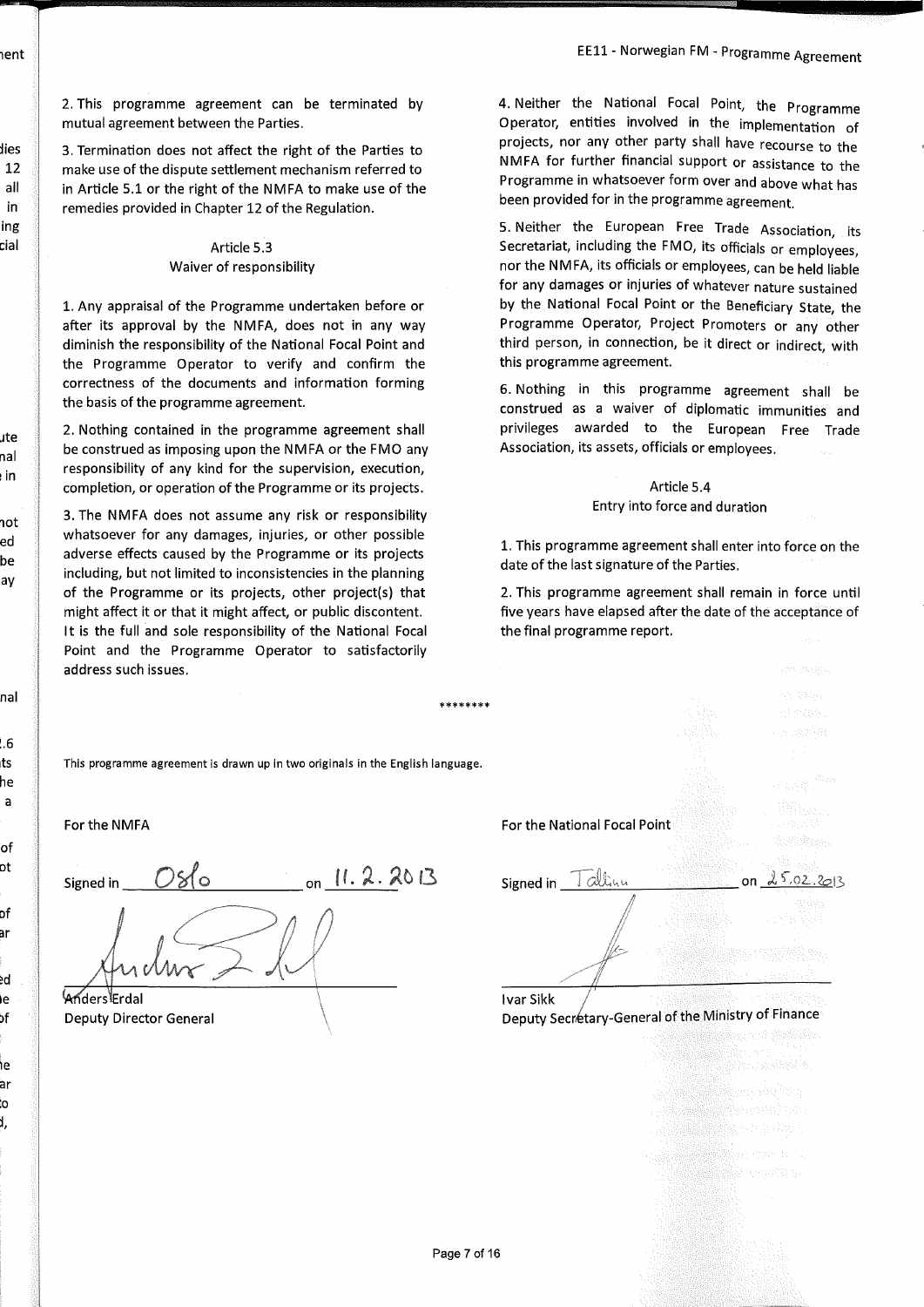# **AnnexI - Programme Decision**

# **1.Expected Outcomes & Indicators for Outputs**

**Expected Outcome(s):** Gender-based violence reduced

# **Output**

Estonian Women's Shelters Union is creating more effective services for victims ofgender-based and domesticviolence and raising the skills and knowledge of specialists working with victims of violence

| Output indicator(s)                                                         |     |     | <b>Baseline Target Source of Verification</b>                         |
|-----------------------------------------------------------------------------|-----|-----|-----------------------------------------------------------------------|
| Number of victims of domestic violence benefiting from<br>support services. | 630 | 800 | Statistics gained through data collection<br>system operated by EWSU  |
| Number of specialists who successfully complete GBV<br>training.            | 0   | 150 | Reported training held (participants' lists) and<br>project reporting |

### **Output**

Awareness-raisingactivities for general public implemented.

| Output indicator(s)                                                         |  | <b>Baseline Target Source of Verification</b>                                    |
|-----------------------------------------------------------------------------|--|----------------------------------------------------------------------------------|
| Number of awareness raising activities (campaigns, trainings)<br>conducted. |  | Project reporting Participant lists of different<br>awareness raising activities |

### **Output**

Improved knowledge and data on sexual and gender based violence, including trafficking

| Output indicator(s)                                                                                                                           |   |   | <b>Baseline Target Source of Verification</b> |
|-----------------------------------------------------------------------------------------------------------------------------------------------|---|---|-----------------------------------------------|
| Number of studies/analysis and research conducted to<br>increase knowledge base on sexual and gender based<br>violence, including trafficking | 0 | 4 | Study reports / analysis reports              |
| Output                                                                                                                                        |   |   |                                               |
| Strengthened capacities of NGOs to tackle GBV                                                                                                 |   |   |                                               |
| <b>Output indicator(s)</b>                                                                                                                    |   |   | <b>Baseline Target Source of Verification</b> |
| Number of NGOs who implement preventive activities for<br>young people and measures to work with perpetrators of<br>violence                  | 0 | 5 | NGOs progress reports.                        |

# **Expected Outcome(s):** Victims of trafficking supported

# **Output**

Anti-trafficking hotline operated by the NGO Living for Tomorrow supported to provide better services

| Output indicator(s)                                                                                                                                                             |     |      | <b>Baseline Target Source of Verification</b>    |
|---------------------------------------------------------------------------------------------------------------------------------------------------------------------------------|-----|------|--------------------------------------------------|
| Number of people at risk of becoming victims of labour<br>trafficking (people interested in working, marrying, studying<br>abroad) using the anti-trafficking hotline services. | 600 | 700. | Hotline statistics review. Hotline call records. |
| Number of victims of human trafficking identified, thus<br>receiving proper support                                                                                             | 15  | 25   | Hotline statistics review. Hotline call records. |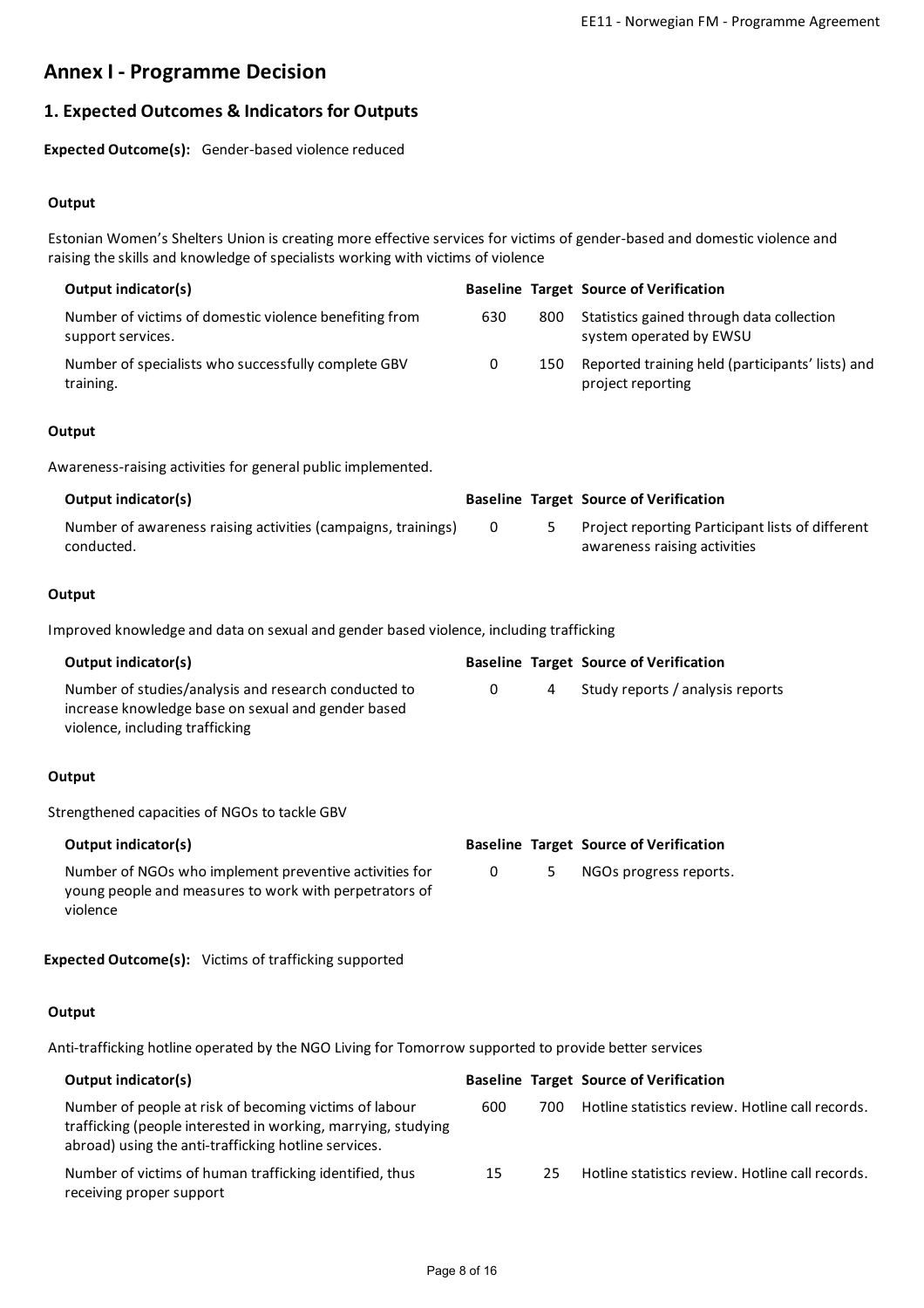### **Output**

| New services for victims of sexual exploitation, provided by NGO Eluliin.                                                           |              |    |                                                                                  |
|-------------------------------------------------------------------------------------------------------------------------------------|--------------|----|----------------------------------------------------------------------------------|
| Output indicator(s)                                                                                                                 |              |    | <b>Baseline Target Source of Verification</b>                                    |
| Number of victims of sexual exploitation receiving new<br>services                                                                  | $\mathbf{0}$ | 50 | Project reporting                                                                |
| Output                                                                                                                              |              |    |                                                                                  |
| Awareness-raising activities for general public implemented.                                                                        |              |    |                                                                                  |
| Output indicator(s)                                                                                                                 |              |    | <b>Baseline Target Source of Verification</b>                                    |
| Number of awareness raising activities (campaigns, trainings)<br>conducted.                                                         | $\mathbf{1}$ | 5  | Participant lists of different awareness raising<br>activities Project reporting |
| Output                                                                                                                              |              |    |                                                                                  |
| Strengthened capacities of NGOs to tackle human trafficking                                                                         |              |    |                                                                                  |
| <b>Output indicator(s)</b>                                                                                                          |              |    | <b>Baseline Target Source of Verification</b>                                    |
| Number of NGOs who implement preventive activities for<br>young people and measures to reduce the demand for sexual<br>exploitation | $\mathbf 0$  | 5  | NGOs progress reports                                                            |
| Output                                                                                                                              |              |    |                                                                                  |
| Research in place on trafficking in human beings.                                                                                   |              |    |                                                                                  |
| Output indicator(s)                                                                                                                 |              |    | <b>Baseline Target Source of Verification</b>                                    |
| Number of studies conducted.                                                                                                        | $\mathbf 0$  | 4  | Project reporting                                                                |
| $\mathbf{A}$ . $\mathbf{A}$ . $\mathbf{A}$ . $\mathbf{A}$                                                                           |              |    |                                                                                  |

# **2. Conditions**

### **2.1 General**

2.1 General

1) The National Focal Point shall ensure that any public support under this Programme complies with the procedural and substantive State Aid rules applicable at the time when the public support is granted.The Focal Point shall, by way of the Programme Implementation Agreement, ensure that the Programme Operator maintains written records of all assessments concerning compliance with State Aid rules, particularly decisions to award grants and set grant rates, and provides such records to the NMFA upon request. The approval of the Programme by the NMFA does not imply a positive assessment of such compliance.

2) Bilateral, outcome and output indicators shall be reported on in the annual report.

3) A plan for the use of the fund for bilateral relations and the fund set-up shall be submitted to the NMFA for approval no later than 1 February 2013.

4) The National Focal Point shall ensure that the Programme Operator, by way of the Annual Programme Report and the Final Programme Report, reports on the Programme's relevance to the Protocol to Prevent, Suppress and Punish Trafficking in persons, supplementing the UN Convention against Transnational Organized Crime, the Council of Europe Convention on Action against Trafficking in Human Beings, the UN Conventions on Elimination of all forms of Discrimination against women and the Council of Europe Convention on preventing and combating violence against women and domestic violence. Furthermore, the National Focal Point shall report on this Programme's relevance to the aforementioned conventions by way of the Strategic Report.

### **2.2 Pre-eligibility**

Not applicable.

#### **2.3 Pre-payment**

Not applicable.

#### **2.4 Pre-completion**

Not applicable.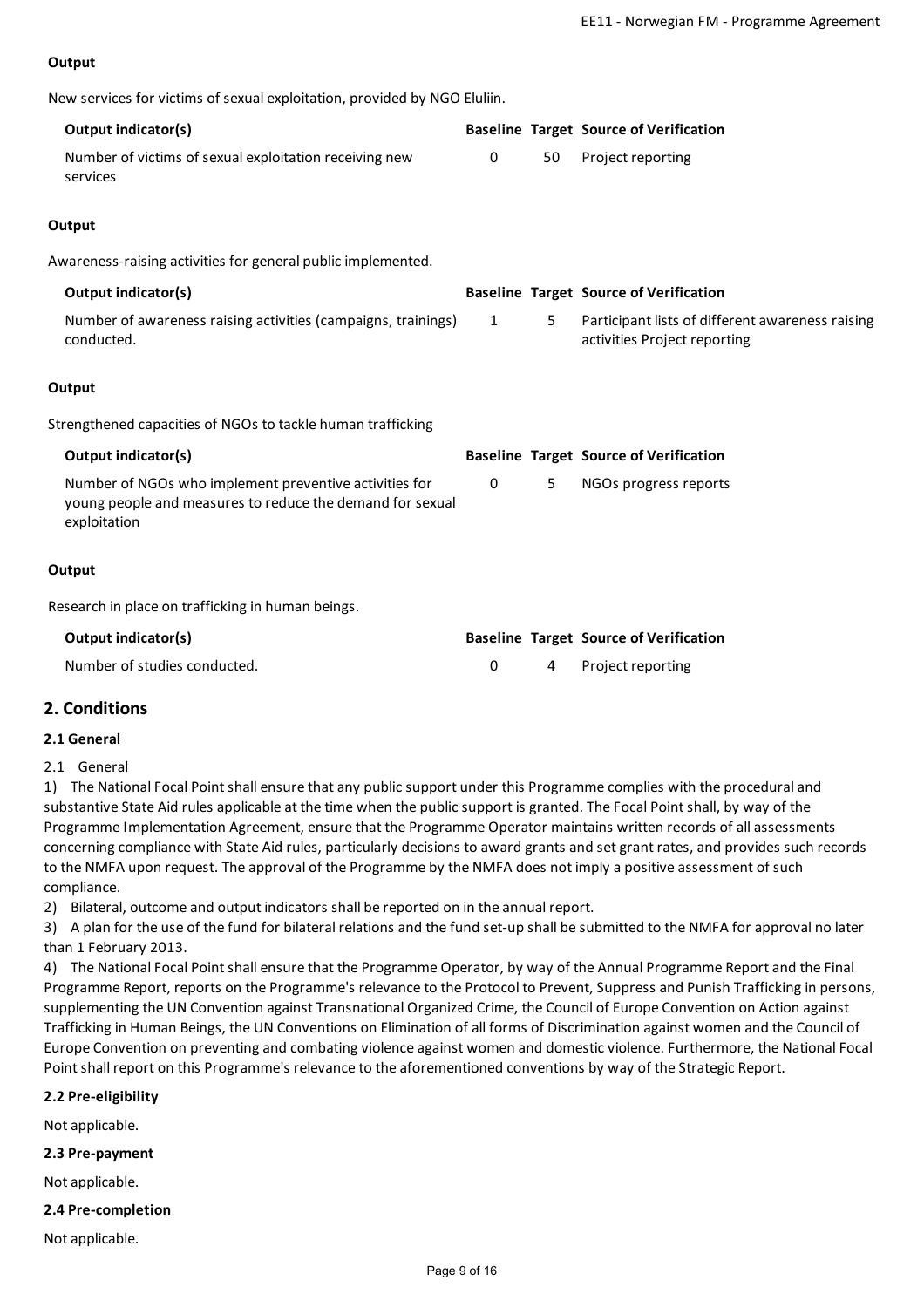#### **2.5 Post-completion**

Not applicable.

#### **2.6 Other**

Not applicable.

# **3.Eligibility of costs**

# **3.1 Eligibility of costs - period**

Eligibility of costs (excluding prog prep costs): 15/11/2012-30/04/2017 Eligibility of programme proposal preparation costs: 09/06/2011-14/11/2012

### **3.2 Grant rate and co-financing**

| Programme estimated total cost $(\epsilon)$    | €2,352,941 |
|------------------------------------------------|------------|
| Programme estimated eligible cost $(\epsilon)$ | €2,352,941 |
| Programme grant rate (%)                       | 85.0000%   |
| Maximum amount of Programme grant $(\epsilon)$ | €2,000,000 |

# **3.3 Maximumeligible costs (€) and Advance payment amount (€)**

| <b>Budget heading</b>             | Eligible<br>expenditure | Advance<br>payment* |
|-----------------------------------|-------------------------|---------------------|
| Programme management              | €234,000                | €58,650             |
| Gender-based violence reduced     | €1,272,510              | €235,000            |
| Victims of trafficking supported  | €770,359                | €156,000            |
| Fund for bilateral relations      | €50,000                 | €12,500             |
| Complementary action              | €19,352                 | €O                  |
| Preparation of programme proposal | €6,720                  | €6,720              |
| Reserve for exchange rate losses  | €0                      | €0                  |
| Total                             | €2,352,941              | €468,870            |

\* The advance payment is composed of €398,540 in grantamountand €70,330 in co-financing.

#### **3.4 Retention of management costs**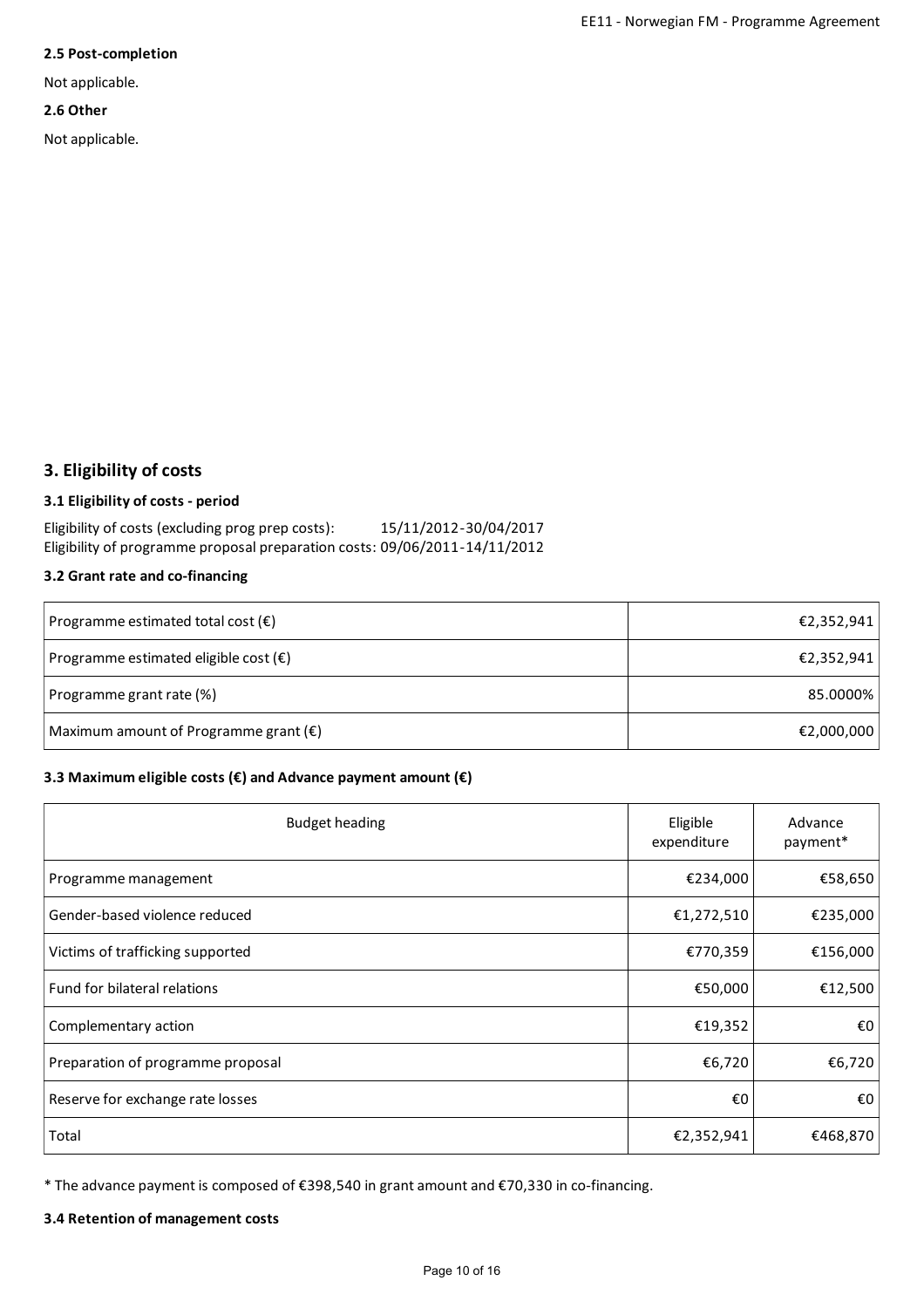| Retention of management costs - percentage of the management costs | 10.00%  |
|--------------------------------------------------------------------|---------|
| Retention of management costs - planned Euro value                 | €19.890 |

# **3.5 Small Grant Scheme**

| Outcome                             | Gender-based violence reduced    |
|-------------------------------------|----------------------------------|
| <b>Total Amount Reserved</b>        | €104,000                         |
| Grant Amount at Project Level       | €5,000 - 40,000                  |
| Duration of the Project             | $0 - 24$ months                  |
| Maximum Grant Rate at Project Level | 90.00%                           |
| Outcome                             | Victims of trafficking supported |
| <b>Total Amount Reserved</b>        | €104,000                         |
| Grant Amount at Project Level       | €5,000 - 40,000                  |
| Duration of the Project             | $0 - 24$ months                  |
| Maximum Grant Rate at Project Level | 90.00%                           |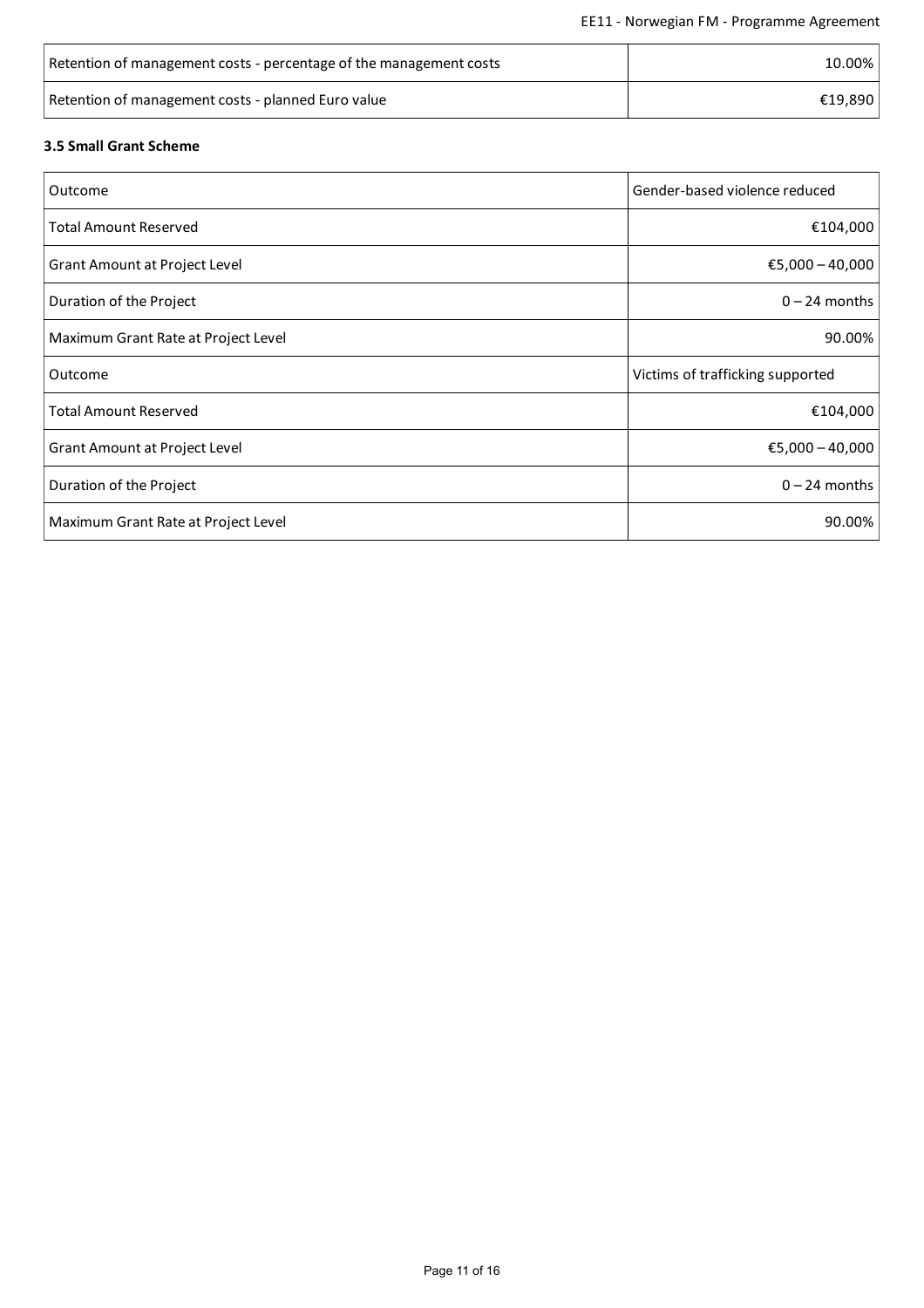# **AnnexII - Operational Rules**

# **1.Eligibility**

1.1 Eligible measures (sub-measures if any):

The Programme Operator is the Estonian Ministry of Social Affairs. The Norwegian Directorate of Health is the Donor Programme Partner.

The programme shall support measures to develop services for victims of domestic violence, strengthening co-operation between different institutions and raising awareness among victims and specialists working in the field, to support victims of trafficking and sexual exploitation through improving the services provided to them and to prevent labour trafficking.

Wherever possible, the Programme Operator shall seek to achieve synergies with other Programmes under the EEA and Norwegian Financial Mechanisms 2009-2014, in particular but not limited to, the Estonian NGO programme.

### 1.2 Eligible applicants:

The rules on eligibility of applicants are set in Article 6.2 of the Regulation. By way of derogation from this Article, the following specifications apply:

Eligible applicants under the call for proposals "Awareness-raisingactivities for general public implemented (gender based violence); Analysis on the need of special services for victims of sexual violence conducted" do not include Religious Organisations.

Eligible applicants under the call for proposals "Awareness-raisingactivities for general public (victims of trafficking)" do not include Religious Organisations.

Eligible applicants under the Small Grant Scheme are only Non-Governmental Organisations (NGOs), defined in accordance with Article 1.5.1 (m) of the Regulation.

1.3 Special rules on eligibility of costs:

Costs are eligible in accordance with Chapter 7 of the Regulation.

In-kind contributions made in accordance with Article 5.4.5 of the Regulation may be made for projects implemented by NGOs, as defined in Article 1.5.1(m) of the Regulation. Such contributions shall not amount to more than 50% of the co-financing provided by Project Promoters and will be calculated according to the median average labour expenses (per hour or per month) in the particular region and category of labour, includingall required social security contributions, on the basis of the salary survey carried out by Fontes PMP OÜ, or another equally reliable survey where necessary.

# **2.Financial parameters**

2.1 Minimum and maximum grant amount per project:

The minimum and maximum amount of grant assistance applied for is as follows:

- Under the call for proposals "Awareness-raising activities for general public implemented (gender based violence); Analysis on the need of special services for victims of sexual violence conducted" the minimum amount of grant assistance applied for is  $\epsilon$ 170,000 and the maximum amount is  $\epsilon$  260,000.

- Under the call for proposals "Awareness-raising activities for general public (victims of trafficking)" the minimum amount of grant assistance applied for is  $\epsilon$  170,000 and the maximum amount is  $\epsilon$  240,000.

# 2.2 Project grant rate:

In case of project promoters that fall within the definition of NGOs contained in Article 1.5.1(m) of the Regulation, the maximum grant rate is 90% of total eligible project costs. For all other project promoters, grants from the programme will not exceed 85% of total eligible project costs. The remaining costs of the project shall be provided or obtained by the Project Promoter.

# **3.Selection of projects**

# 3.1 Selection procedures:

The selection procedures shall be in accordance with Article 6.5 of the Regulation. The independent and impartial experts referred to in Article 6.5.2 shall be independent of the Programme Operator, the Selection Committee and the project applicants.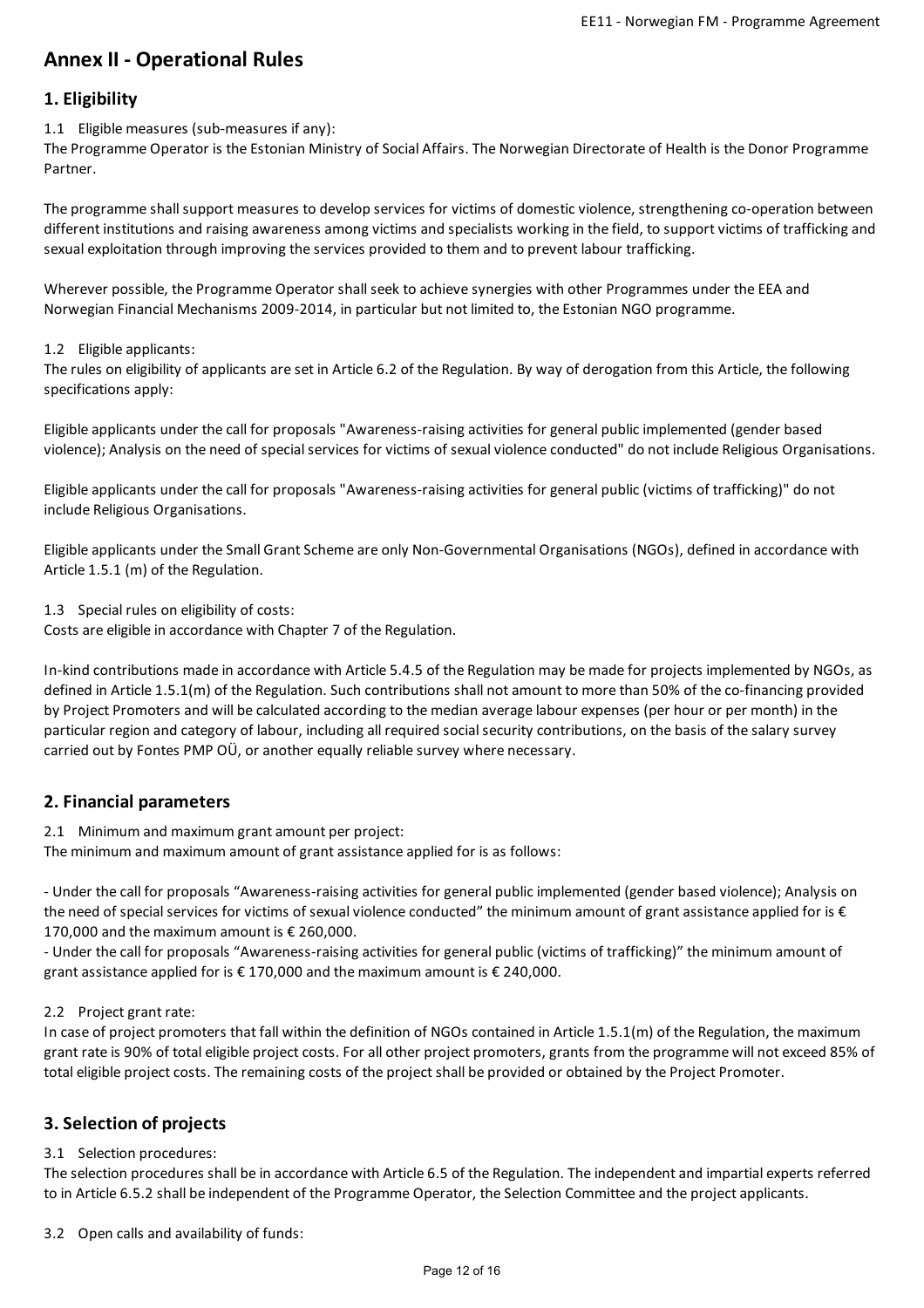There shall be two calls for proposals, to implement the following measures based on the programme outputs:

- A call for proposals "Awareness-raisingactivities for general public implemented (gender based violence); Analysis on the need of special services for victims of sexual violence conducted" which shall make available € 260,000.

- A call for proposals "Awareness-raisingactivities for general public (victims of trafficking)" which shallmake available € 240,000.

Both calls shall be launched no later than in the first quarter of 2013.The calls shall be open for at least 2 months.

### 3.3 Selection criteria:

The following selection criteria will be taken into account:

- Relevance in relation to the objectives and prioritised areas of the Programme;
- Coherence with the national legislation and national or regional strategies;
- Compliance to the objectives and scope described in the call for proposals;
- Capability of technically reasonable performance of the activities (including quality of implementation capacity of the applicants);
- Relevance, transparency and realistic size of the project budget;
- Qualification of the applicant team (competence, incl. theoretical and practical experience is taken into consideration);
- The potential impact through the development, dissemination and use of project results;
- The potential of added value and sustainability of project.

The final selection criteria will be included in the text of the call for proposals.

### **4. Payment flows,verification of payment claims, monitoring and reporting**

#### 4.1 Payment flows

Payments will take the form of advance payments, interim pre-financing or reimbursement of incurred costs and payment of the final balance. Payment flows to final beneficiaries will differ depending on whether the project is a pre-defined project or selected through a call for proposals or small grant scheme.

Project Promoters of projects selected through a call for proposals, projects supported under the small grant scheme with a duration greater than one year and the pre-defined projects have the possibility to requestan advance payment not exceeding 25% of the total grant amount, depending on liquidity needs. Project Promoters implementing projects within the small grant scheme with a duration of up to one year have the possibility to request an advance payment not exceeding 80% of the total grant amount. Advance payments are disbursed within 15 working days after the Project Contract is signed, and the advance payment is off-set against subsequent approved interim financial reports.

The deadlines for submitting and assessing interim reports will be set out in the Project Contract. Project Promoters will report to the Programme Operator on incurred expenditures, actual progress and pre-payment forecasts through the interim financial reports. For projects supported by the small grant scheme with a duration not exceeding 1 year, the Project Promoters will only report on incurred costs and actual progress on the project activities.

The Programme Operator may withhold up to 10% of the total grant amount for the payment of the final balance for open call projects and pre-defined projects. For Small Grant Scheme projects, the Small Grant Scheme Operator may withhold up to 20% of the total grant amount. The payment of the final balance will be disbursed within 15 working days after the approval of the final report.

#### 4.2 Verification of payment claims

The Foreign Financing Unit of the Department of Finance and Property Management of the Estonian Ministry of Social Affairs will conduct the verification and approval of project interim financial reports and the final reports.The Programme Operator will delegate the selection, verification and monitoring of projects under the small grant scheme to a small grant scheme Operator to be selected in accordance with public procurement rules.

In order to ensure equal treatment of all Project Promoters, the verification system for small grant scheme projects and other projects will be harmonized. Project Promoters compile and submit interim financial reports within 20 working days of the end of the previous reporting period. If needed, the relevant entity will requestadditional information from Project Promoters to be provided within 10 working days. Interim financial reports will be reviewed by the relevant entity on the basis of a random sample ofat least 35% of incurred costs. All expenditures over € 6,500 and public procurements over € 40,000 shall be checked.The relevant entity will finalise the verification process within 10 working days of receiving all necessary supporting documents needed to approve the interim financial report. If a pre-payment is requested, this should be disbursed within 15 working days of the approval of the interim financial report.

In case of verification of expenditure incurred by a donor project partner, a report by an independent and certified auditor,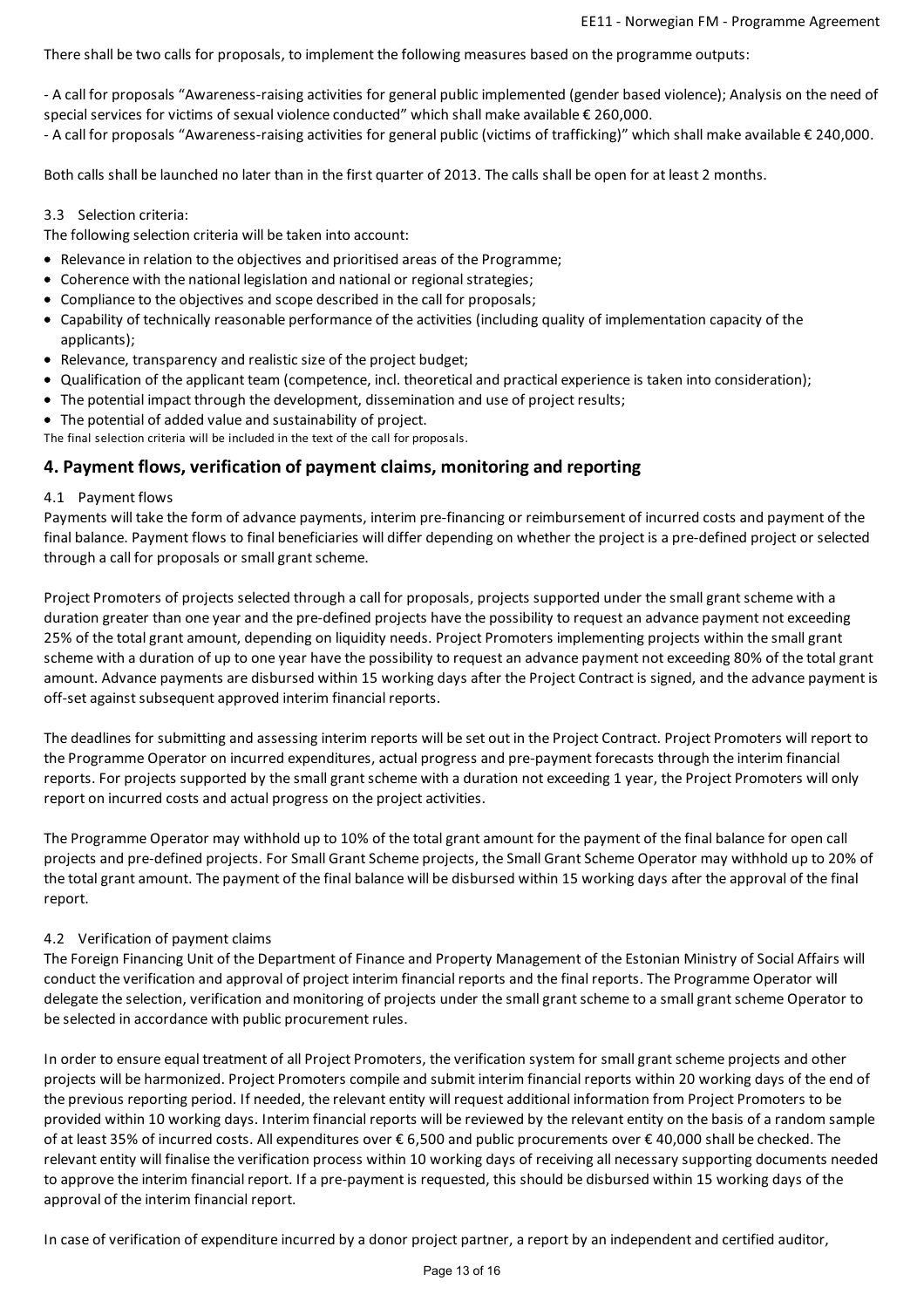certifying that the claimed costs are incurred in accordance with the Regulation, the national law and accounting practices of the donor project partner's country, shall be seen as sufficient proof of costs incurred.

The verification procedures for payment claims will be further outlined in the description of the Programme management and control systems according to article 4.8.2 of the Regulation.

# 4.3 Monitoringand reporting

The Foreign Financing Unit of the Department of Finance and Property Management of the Estonian Ministry of Social Affairs together with the Gender Equality Department of the Estonian Ministry of Social Affairs will monitor all projects with the exception of the projects under the Small Grant Scheme, which shall be monitored by the small grant scheme Operator.

In addition to monitoring following the approval of the interim financial report and the final report, the relevant entity will carry out on-the-spot checks based on the annual monitoring plan. On-the-spot checks will be conducted every year on a sample of projects selected on the basis of risk analysis, or by random sample.

The aim of the on-the-spot checks is to make sure that the project is implemented in accordance with the requirements of the Regulation and the project contracts, to verify procurement procedures and the cost efficiency of incurred expenditures. A sample of at least 15% of the payments made during the monitoring period will be checked.

On-the-spot checks on an ad-hoc basis will also be carried out when suspicions arise that the information provided by the Project Promoter is incorrect or misleading. On-the-spot checks on ad-hoc basis can also be organised for other reasons. Information about the date of the on-the-spot check on ad-hoc basis should normally not be provided to the Project Promoter in advance.

Irregularities will be handled in accordance with Chapter 11 of the Regulation.

Information on Reporting and Monitoring shall be further outlined in the description of the Programme's Management and Control System according to Article 4.8.2 of the Regulation.

# **5. Additional mechanisms within the programme**

### 5.1 Funds for bilateral relations

The details of the use of the bilateral fund, the detailed procedures and criteria for awarding support from the fund, and any other relevant details will be developed by the PO in cooperation with the DPP and will be subject to the approval of the Cooperation Committee.

The following activities will be supported under the fund for bilateral relations:

a) search for project partners from the Donors State(s) prior to or during the preparation of a project application and the development of such partnerships. Approximately one third of the bilateral fund will be allocated to this measure (€ 15,000). b) networking, exchange, sharing and transfer of knowledge, technology, experience and best practices between Project Promoters and entities in the Donor State(s). Approximately two thirds of the bilateral fund will be allocated to this measure ( $\epsilon$ 35,000).

Costs under the bilateral fund are eligible in accordance with Article 7.7 of the Regulation.

# 5.2 Complementary action

Complementary action under this Programme shall be further defined by the Programme Operator in accordance with Article 7.11 of the Regulation.Funds shall be setaside to facilitate the participation ofall relevant stakeholders in events, seminars and activities agreed with the NMFA.

5.3 Reserve for exchange rate losses Not applicable.

# 5.4 Small Grant Schemes

A small grant scheme shall be established under the Programme to support awareness-raising and tackle gender based violence and trafficking in human beings. The total grant amount available for the small grant scheme is € 208,000.

Eligible applicants: NGOs, as defined in Article 1.5.1.m of the Regulation.

One call for proposals will be launched under the small grant scheme, no later than during the third quarter of 2013. The minimum